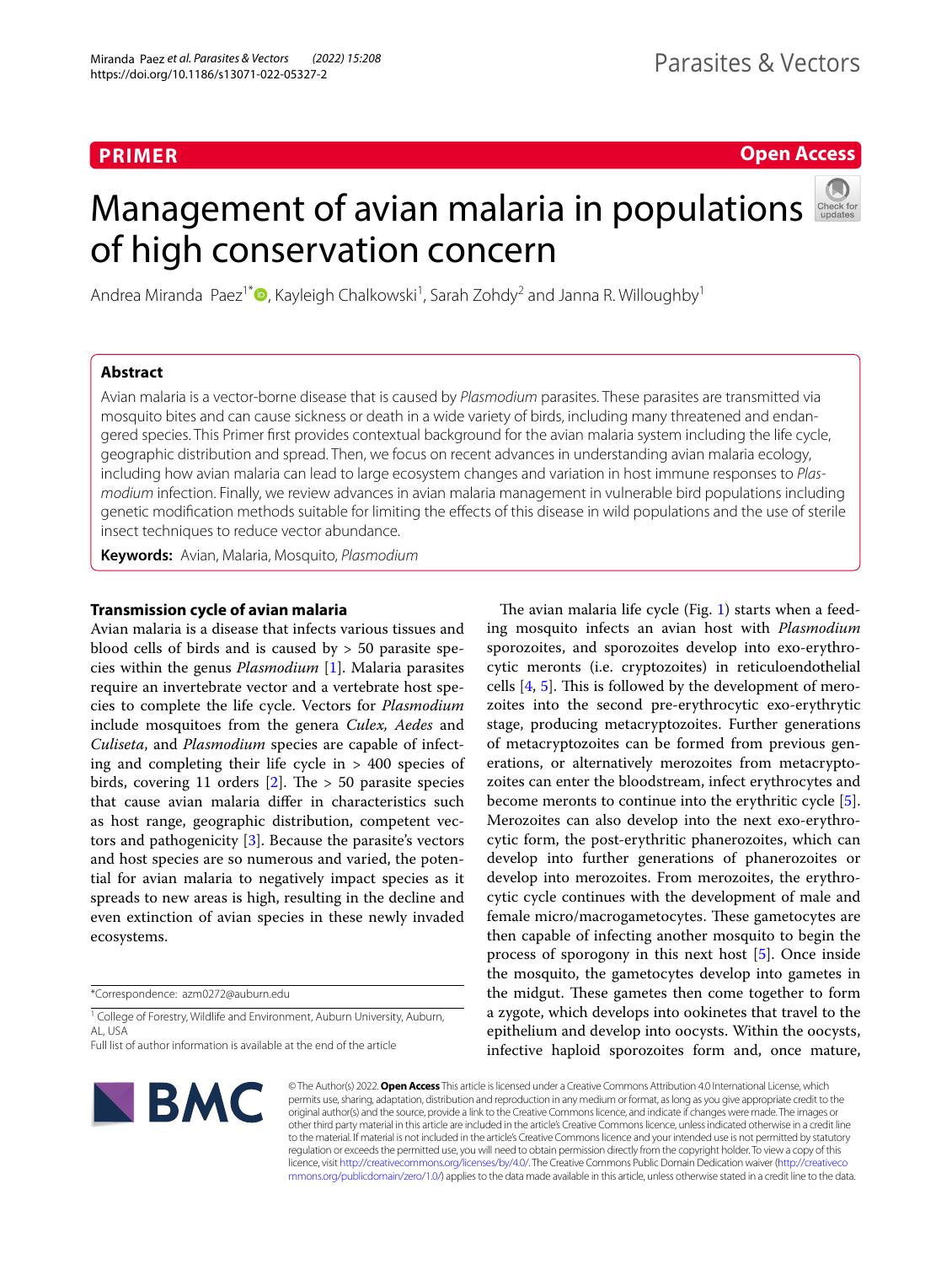

<span id="page-1-0"></span>burst through the oocyst wall. These haploid sporozoites then invade mosquito salivary glands, where they can be transferred to another bird host when the mosquito feeds (Fig. [1\)](#page-1-0).

## **Distribution and spread of avian malaria**

The native ranges of *Plasmodium* parasites are distributed worldwide, in diverse habitats (e.g. Nearctic, Palearctic, Oriental, Neotropical and Australian ecozones) [\[2\]](#page-5-1), and co-vary with similarly wide-ranging ornithophilic mosquito vectors such as *Culex quinquefasciatus* [\[6\]](#page-5-5). In addition to this wide historic distribution, *Plasmodium* parasites have been introduced to new regions where highly virulent species have led to substantial population declines and extirpations of endemic birds [[7\]](#page-5-6). For example, native avian populations in the Hawaiian Islands and New Zealand have undergone widespread population declines associated with the introduction and spread of avian malaria.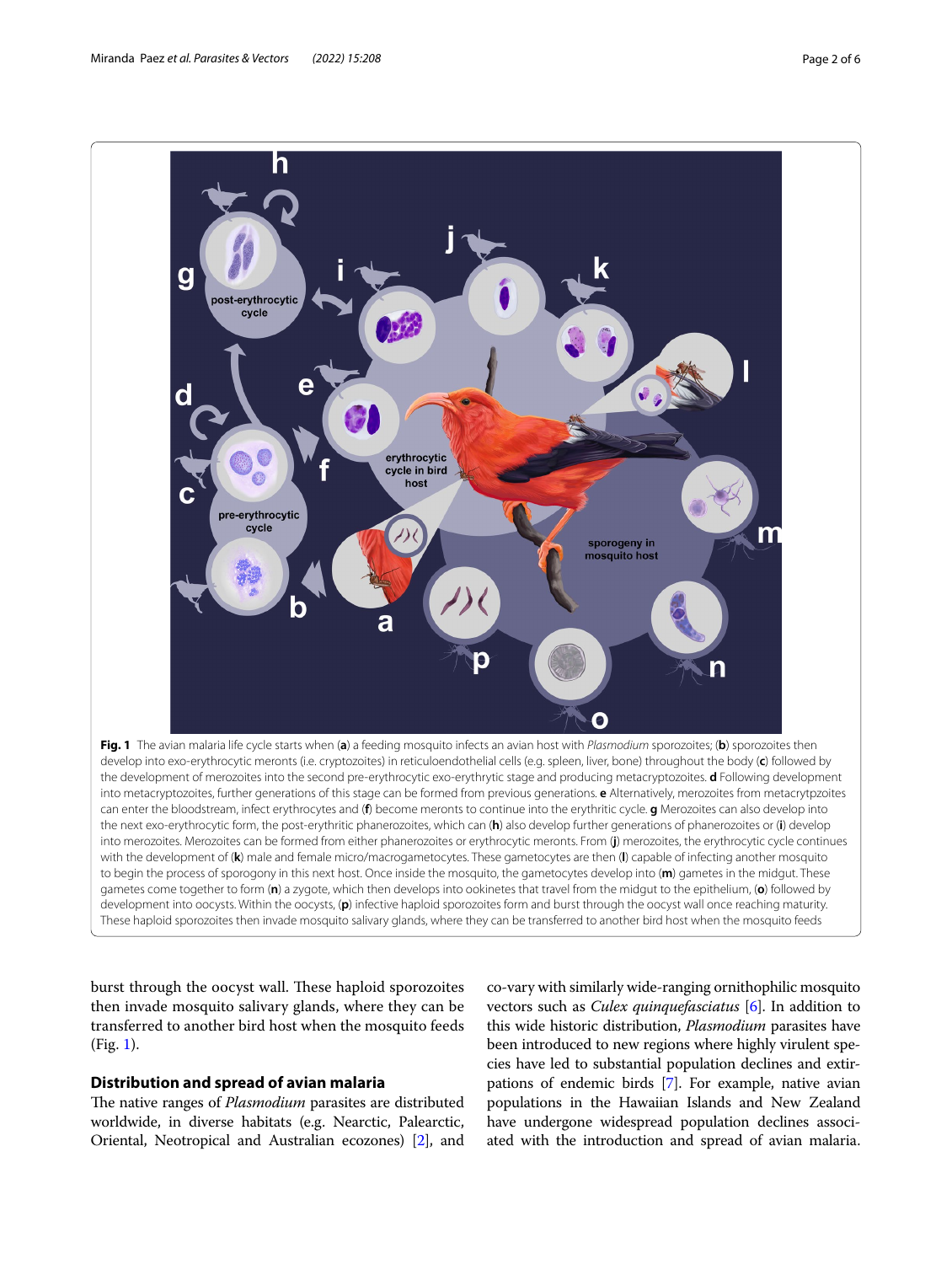Understanding how these introductions have occurred is important to predict how new diseases and vectors of conservation concern will spread and alter other ecosystems and species.

Introduced parasites require all components of their life cycle to thrive in the new ecosystem [[8\]](#page-5-7). For *Plasmodium* to invade a new ecosystem, susceptible bird hosts and a competent mosquito vector are required. There are at least two possible ways avian malaria may have invaded ecosystems: (i) introduction from infected migrating birds and (ii) the release of infected, non-native passerines into the ecosystems. For example, the Bobolink (*Dolichonyx oryzivorus*) in the Galapagos Islands is a *Plasmodium*-carrying passerine that breeds across North America and migrates to central South America, and it is the only passerine with migratory stopovers in the Galapagos [\[9](#page-5-8)]. Bobolinks harbor a high diversity of haemosporidian parasites, and analysis of avian malaria parasite lineages across the Galapagos suggests that Bobolinks may have contributed to the spread of avian malaria to these islands because of their migratory behavior [[10](#page-5-9)]. Similarly, in the Hawaiian Islands, shorebirds and other waterfowl are known avian malaria carriers and may have brought these parasites to these islands [[11](#page-5-10)]. Alternatively, avian *Plasmodium* may have arrived in Hawai'i via introduced bird species that carried these parasites and were released into the wild [\[11\]](#page-5-10). In the early nineteenth century, several species of nonnative passerine birds were introduced into the Hawaiian ecosystem, many of which were competent carriers of avian malaria parasites. As these introduced species spread, these birds may have also spread the parasites they carried into the wild avian populations [[11](#page-5-10)].

In addition to the introduction of the parasite, the establishment of *Plasmodium* species in new areas requires a competent mosquito vector to sustain the transmission cycle. In Hawai'i specifcally, lack of a competent vector likely limited the spread of the *Plasmodium* parasite; although migrating shorebirds and waterfowl likely brought *Plasmodium* species to the islands for thousands of generations, the parasite populations could not have sustained themselves because there were no competent mosquito vectors. However, this was no longer a limiting factor after 1826 when the mosquito *Cx. quinquefasciatus* was unintentionally introduced to the Hawaiian islands along with marine cargo, providing the necessary vector to establish avian malaria *Plasmodium* transmission in the Hawaiian Islands [\[11\]](#page-5-10).

# **Recent advances in understanding avian malaria evolutionary ecology**

#### **Interaction of avian malaria and ecosystem features**

Understanding the mechanisms and rates of *Plasmodium* and vector introduction and spread into new ecosystems is critical to prevent population declines and extinctions in immunologically naive bird populations. For example, *Plasmodium* has restricted the range of Hawaiian Honeycreepers. This shrinking distribution is due to *Plasmodium* transmission being limited at higher altitudes where lower temperatures reduce mosquito reproduction and *Plasmodium* development, efectively pushing surviving Honeycreeper populations to higher and higher altitudes [[12\]](#page-5-11). Because of this relationship between mosquito and *Plasmodium* development with temperature, global climate change is likely to further restrict the range of *Plasmodium*-free habitats for many bird species, putting further pressure on these ecosystems. For example, Loiseau et al. [\[13\]](#page-5-12) demonstrated that *Plasmodium* is transmitted in northern Alaska and also predicted continued range expansion for *Plasmodium* as the area continues to warm. Through these changes, additional populations are expected to become infected with avian malaria and spread *Plasmodium* parasites. Similarly, mechanistic models focused on Hawaiian populations predicted that climate-driven environment and disease patterns will continue to substantially reduce available habitat for native bird populations [\[14\]](#page-5-13). Because many Hawaiian passerines are already at high extinction risks due to habitat loss and the introduction of non-native predators, the additional pressure of avian malaria in this and similar systems (e.g. New Zealand and Galápagos Islands) is of high conservation concern [[6\]](#page-5-5). Understanding how to predict the efects of avian malaria and how to limit new vector pathways into additional ecosystems is critical to ongoing conservation action to prevent extinction in these high-risk avian species [\[14](#page-5-13)].

#### **Immune response to avian malaria infection**

The survival of avian hosts infected with *Plasmodium* parasites is dependent on the host immune response and its efficiency in detecting and removing *Plasmodium*. One important aspect of adaptive avian immunity is the major histocompatibility complex (MHC). The MHC is essential for survival as it governs the host's ability to detect pathogens, afecting its susceptibility to infections and diseases  $[15]$  $[15]$ . The occurrence of specific MHC variants correlates with parasite burden in many Aves species [[16\]](#page-5-15), suggesting host genes can influence host fitness by conferring tolerance. In Great Tits (*Parus major*), tolerance to malaria is conferred by two MHC supertypes; individuals with these supertype MHC variants have greater tolerance to malaria compared to individuals without these variants. Importantly, each MHC variant confers tolerance to malaria from a diferent parasite source (*P. circumfexum* and *P. relictum*) and does so by limiting the physiological efects of infection, not by preventing infection outright  $[16]$  $[16]$ . This suggests that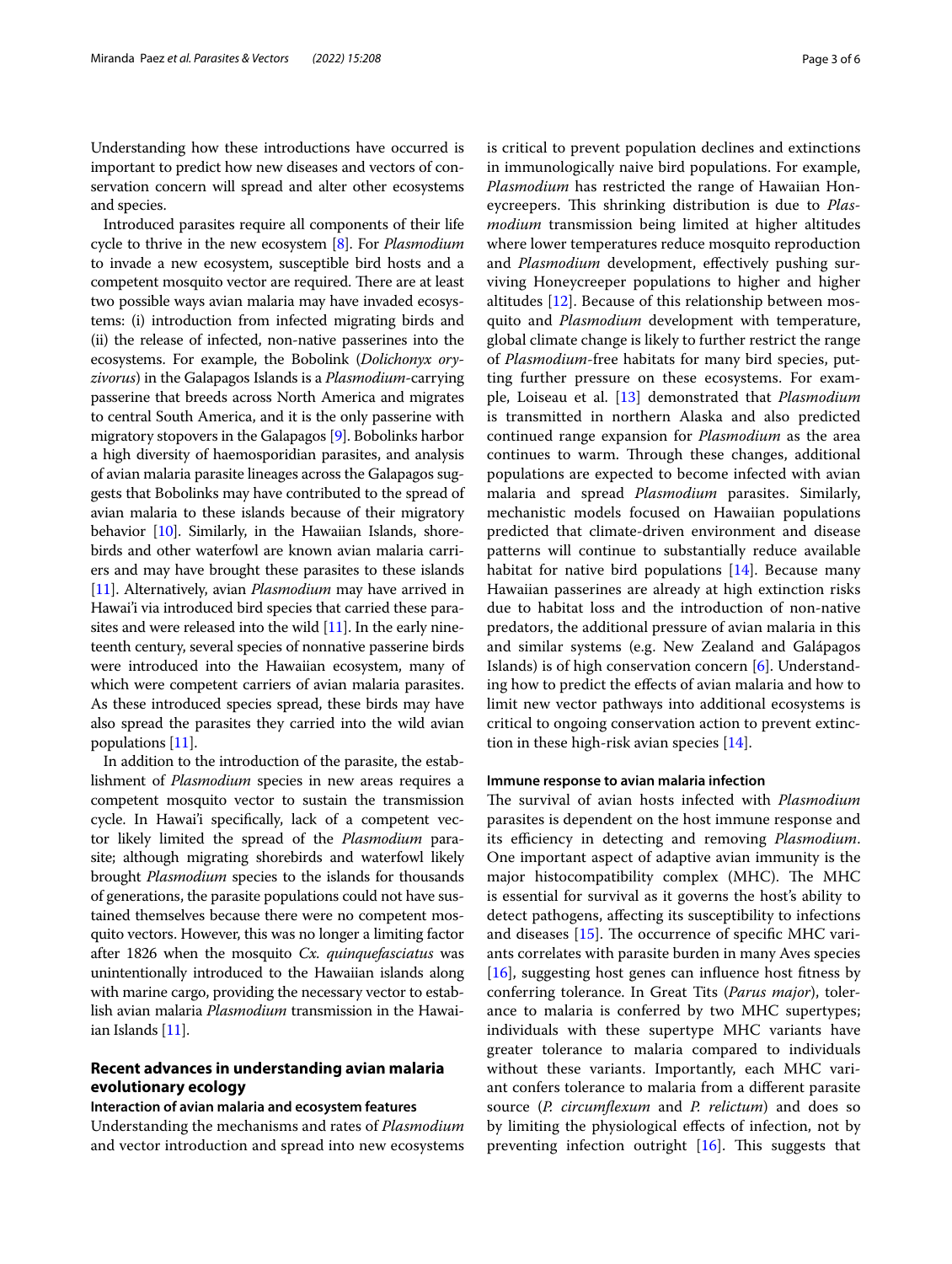susceptibility to avian malaria by the host is dependent on both the virulence of the parasite species and the host's immunity to the parasite.

Immune responses are also infuenced by previous exposures to parasites and diseases. In Canaries (*Serinus canaria*), for example, mortality decreases after reinfection with *Plasmodium* compared to the proportion of individuals that succumb to the frst *Plasmodium* infection  $[17]$  $[17]$ . Importantly, these effects are not limited to recovery from infection of malaria: *Plasmodium*-infected canaries subjected to a secondary immune challenge are not as efective at eliminating *Plasmodium* compared to those that did not have a secondary challenge. This suggests that there is a tradeof between control of chronic malaria infection and reaction to new host infections and that this tradeoff may manifest in substantial lifelong efects.

Some immunologically naive populations can evolve resistance and tolerance to avian malaria through natural selection. However, remote island species with reduced genetic variation, such as the Hawaiian species 'I'iwi (*Drepanis coccinea*) and other species of conservation concern, may lack the genetic diversity or variation in disease response to support adaptation (i.e. no individuals survive infection) [[18](#page-5-17)]. To overcome this, some researchers suggest turning to new gene-editing technologies to bolster the immune system against avian malaria, ultimately helping at-risk populations to recover demographically [\[18](#page-5-17)]. For ʻI'iwi, simulated release scenarios suggested that releasing gene-edited ʻI'iwi at midelevation forests would substantially reduce extinction risk in the long term  $[18]$  $[18]$ . Although this approach has the potential to be feasible and successful, the cultural and ecological implications surrounding modifcations of this nature require careful considerations prior to the release of any gene-edited individuals [[18\]](#page-5-17); more research is needed to understand these gene-controlling mechanisms, how introduction of genes can afect wild populations and how these genes will be introduced to wild populations efficiently.

#### **Incompatible insect technique**

Mosquitoes are an essential part of the transmission cycle of avian malaria, as they are the link between infected and uninfected birds. Therefore, one potential way to reduce transmission of avian malaria is to control mosquito populations via chemical means. For example, in New Zealand, the use of insecticides targeting two invasive mosquito species (*Ae. camptorhynchus* and *Cx. sitiens*) led to eradication of these species on the treated island [[6\]](#page-5-5). In contrast, some African populations of *Cx. quinquefasciatus* have evolved resistance to commonly used insecticides, substantially hindering the ability to control mosquito populations  $[12-21]$  $[12-21]$  $[12-21]$ . The observed concern over the efectiveness of an insecticide-based vector control program has led to an interest in shifting to control by sterile insect techniques (SITs) [\[22](#page-5-19)]. Such methods have been successfully used in many insect pest species (e.g. New World screwworm fy, *Cochliomyia hominivorax*; tsetse, *Glossina* spp.) [\[22](#page-5-19)]. Males of the target species that are sterilized by radiation or chemicals, genetically modifed with lethal genes or harbor incompatible endosymbionts are released into the wild to mate with females, resulting in infertile eggs [[23](#page-5-20)]. Future research to manage and mitigate avian malaria can focus on these and related mechanisms as they provide potential revolutionary mosquito control.

# **Future management and mitigation of avian malaria through genetic modifcations**

Limiting vector populations can occur via several genetic manipulations, including chemosterilization, engineered transgenes, and application of endosymbionts like *Wolbachia* [[23–](#page-5-20)[25](#page-5-21)]. When successful, these modifcations are expected to substantially reduce population sizes. However, modifcations can also be quickly selected against and removed from the population when the mutations or other genetic changes have large and negative efects on survival [\[26](#page-5-22)].

#### **Using a chemosterilization approach**

The use and effectiveness of chemosterilization via a sterile insect technique (SIT) in mosquito control has been extensively tested on *Plasmodium* vectors such as *Cx. quinquefasciatus*. One efective example of SIT deployment in this species has occurred on the island of Seahorse Key; when sterilized male mosquitoes were released onto the island, the island's larval *Cx. quinquefasciatus* populations were eliminated [[27\]](#page-5-23). However, other attempts to emulate this approach have been less successful because of immigration of mated females from other populations that bypass the sterile male issue [\[28](#page-5-24)]. As a result of this spotty efectiveness, new techniques for generating sterile insects may be required, including radiation-based eforts that have been trialed in the apple moth (*Teia anartoides*) in New Zealand [\[29\]](#page-5-25). In addition, environmental concerns, mating competitiveness and political climate that has limited the widespread use of sterile insect approaches will have to be overcome before these methods can be deployed widely [[6](#page-5-5)].

#### **Using genetic engineering systems**

The CRISPR-Cas genetic engineering system, which targets specifc sequences and results in functional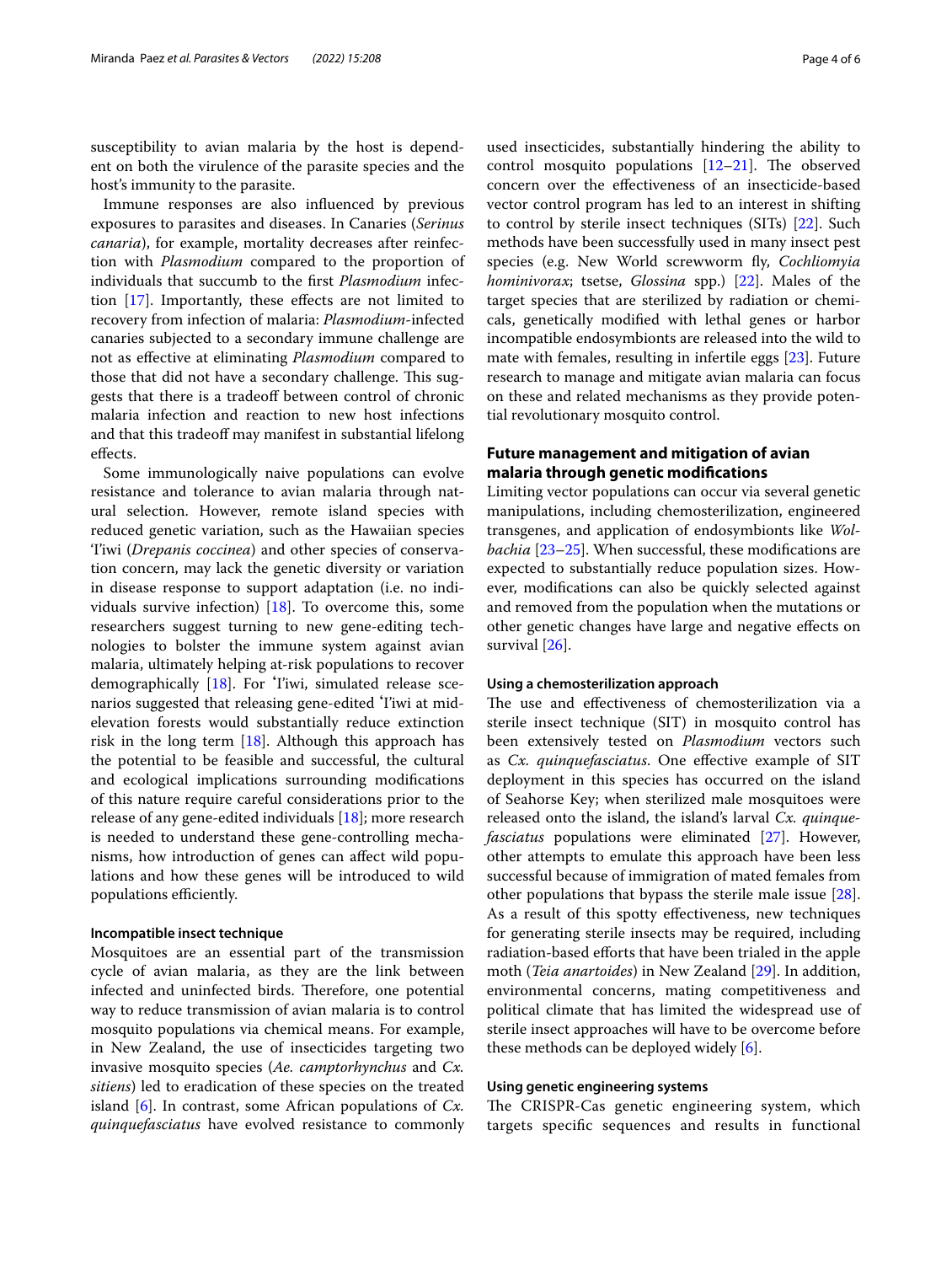genetic change, has shown great potential in limiting mosquito vector population sizes. In mosquitos, several genes have been identifed that would be a suitable gene target for the CRISPR system. These systems work by identifying a homing region where a cargo gene that reduces carrier ftness can ultimately be inserted [[30\]](#page-5-26). As these engineered genes spread through a population, the population declines because of reduced ftness [[6\]](#page-5-5). Importantly, these genetic changes can be engineered to be self-limiting; in the Oxitech™ system, female offspring resulting from mating between a male with the cargo gene and a wild female do not survive, providing important safeguards to the modifed mosquito system [[31](#page-5-27)]. While this genetic engineering system has merit, use of these technologies requires additional development of safety and regulatory measures. For example, the use of genetic control systems can have negative impacts on the endemic New Zealand *Culex* species, limiting the ways the system could be applied in New Zealand [\[6](#page-5-5)]. Using this strategy will require advances for limiting unwanted consequences and conducting in situ tests to determine modification efficiency  $[32]$  $[32]$ .

#### **Using endosymbionts**

Endosymbionts like *Wolbachia* can also be used to control certain mosquito populations and reduce the occurrence of avian malaria. In some species, when *Wolbachia*-carrying male mosquitoes were released and mated with wild females, the resulting eggs did not hatch and population size was reduced  $[6]$ . This approach to limiting mosquito population size has been successful in *Ae. aegypti* in several locations, including the west coast of North America [[33\]](#page-5-29). *Wolbachia* infections have also been deployed as a pathogen-blocking mechanism when infection was not used to prevent egg hatching but instead to block vector parasite infection, diminishing vector competence and disease transmission [[34](#page-5-30)]. However, this approach has its limitations. For example, *Cx. pipens* mosquitos are naturally infected with *Wolbachia* [[35](#page-5-31)], and having a *Wolbachia* infection can increase a mosquito's susceptibility to *Plasmodium.* This suggests that *Cx. pipens* infected with *Wolbachia* can be better vectors of avian malaria [\[36](#page-5-32)]. Thus, the decision to use endosymbiont control methods for mosquito populations requires species-specifc information and careful monitoring of mosquito populations. In addition, future work is needed to develop methods for moving and releasing millions of modifed mosquitoes to remote locations. Finally, understanding the distribution and diversity of *Wolbachia* and their dynamics with mosquito hosts is important for planning future *Wolbachia*based control programs [[22](#page-5-19)].

### **Conclusions**

Avian malaria has caused the decline and extinction of many bird species globally [[6](#page-5-5)]. Since birds are intercontinental migrants, and avian malaria-causing parasites are found worldwide, addressing transmission in the avian malaria system is exceedingly complicated [[37](#page-5-33)]. However, many individuals and species exhibit some resistance or tolerance, suggesting persistence of these species is possible. Targeting the mosquito vector populations may improve health outcomes for many species with mosquito-borne diseases, including humans. However, these vector managing strategies are not without their own risks as each species of mosquito and parasite differs in their relationship to control molecules and their effects on disease spread. Future work is needed in this innovative space on vector control approaches that consider parasite-host eco-evolutionary processes, and research that could help control mosquito vectors of disease relevant to conservation and public health. A downloadable poster describing the the avian malaria life cycle and potential avenues for control is available in Additional file [1:](#page-4-0) Poster S1."

# **Supplementary Information**

The online version contains supplementary material available at [https://doi.](https://doi.org/10.1186/s13071-022-05327-2) [org/10.1186/s13071-022-05327-2](https://doi.org/10.1186/s13071-022-05327-2).

<span id="page-4-0"></span>**Additional fle 1: Poster S1.** Avian malaria life cycle and potential avenues for control.

#### **Acknowledgements**

We thank the editor, two anonymous reviewers and A. Harder and other members of the Willoughby laboratory for constructive comments and conversations on the topics in this manuscript.

#### **Author contributions**

Conceptualization, AMP, SZ, JRW; writing—original draft preparation, AMP; writing—review and editing, AMP, KC, JRW, and SZ; visualization, AMP, KC, SZ, JRW; supervision, SZ, JRW. All authors have read and agreed to the published version of the manuscript. All authors read and approved the fnal manuscript.

#### **Funding**

This research was supported in part by the USDA National Institute of Food and Agriculture Hatch project 1025651 to JRW.

#### **Availability of data and materials**

Not applicable.

#### **Declarations**

**Ethics approval and consent to participate** Not applicable.

#### **Consent for publication**

Not applicable.

**Competing interests** Not applicable.